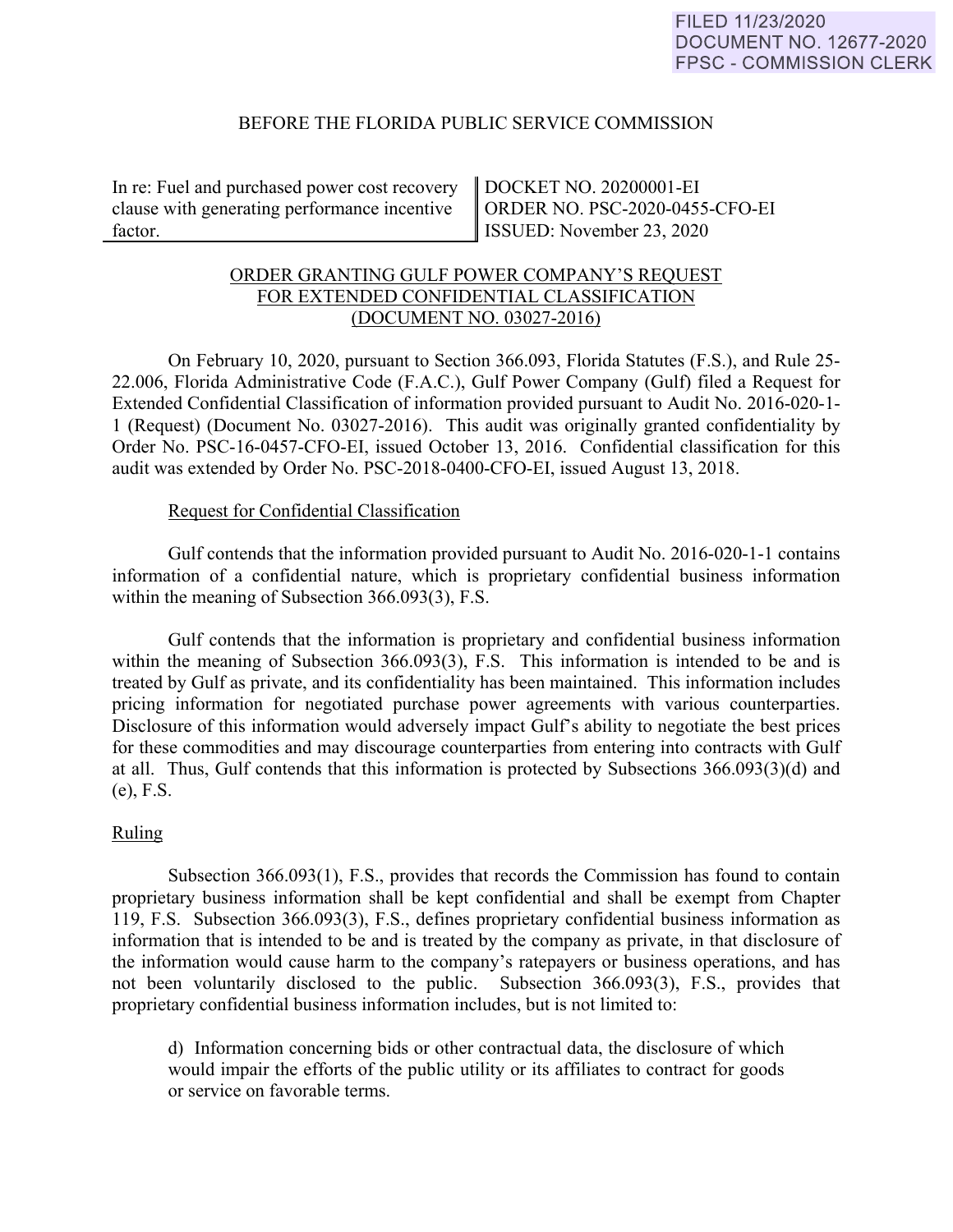(e) Information relating to competitive interests, the disclosure of which would impair the competitive business of the provider of the information.

 Upon review, it appears the information and data provided in this request satisfies the criteria set forth in Subsection 366.093(3), F.S., for classification as proprietary confidential business information. The pricing information for purchase power agreements appear to be "information concerning bids or other contractual data, the disclosure of which would impair the efforts of the public utility or its affiliates to contract for goods or services on favorable terms" and "information relating to competitive interests, the disclosure of which would impair the competitive business of the provider of the information." Thus the information identified in Document No. 03027-2016, shall be granted confidential classification.

Pursuant to Subsection 366.093(4), F.S., the information for which confidential classification is granted herein shall remain protected from disclosure for a period of up to 18 months from the date of issuance of this Order. At the conclusion of the 18-month period, the confidential information will no longer be exempt from Subsection 119.07(1), F.S., unless Gulf or another affected person shows, and the Commission finds, that the records continue to contain proprietary confidential business information.

Based on the foregoing, it is hereby

 ORDERED by Andrew Giles Fay, as Prehearing Officer, that Gulf Power Company's Request for Confidential Classification for portions of Audit No. 2016-020-1-1 (Document No. 03027-2016), is granted. It is further

 ORDERED that the information in Document No. 03027-2016, for which confidential classification has been granted, shall remain protected from disclosure for a period of up to 18 months from the date of issuance of this Order. It is further

 ORDERED that this Order shall be the only notification by the Commission to the parties of the date of declassification of the materials discussed herein.